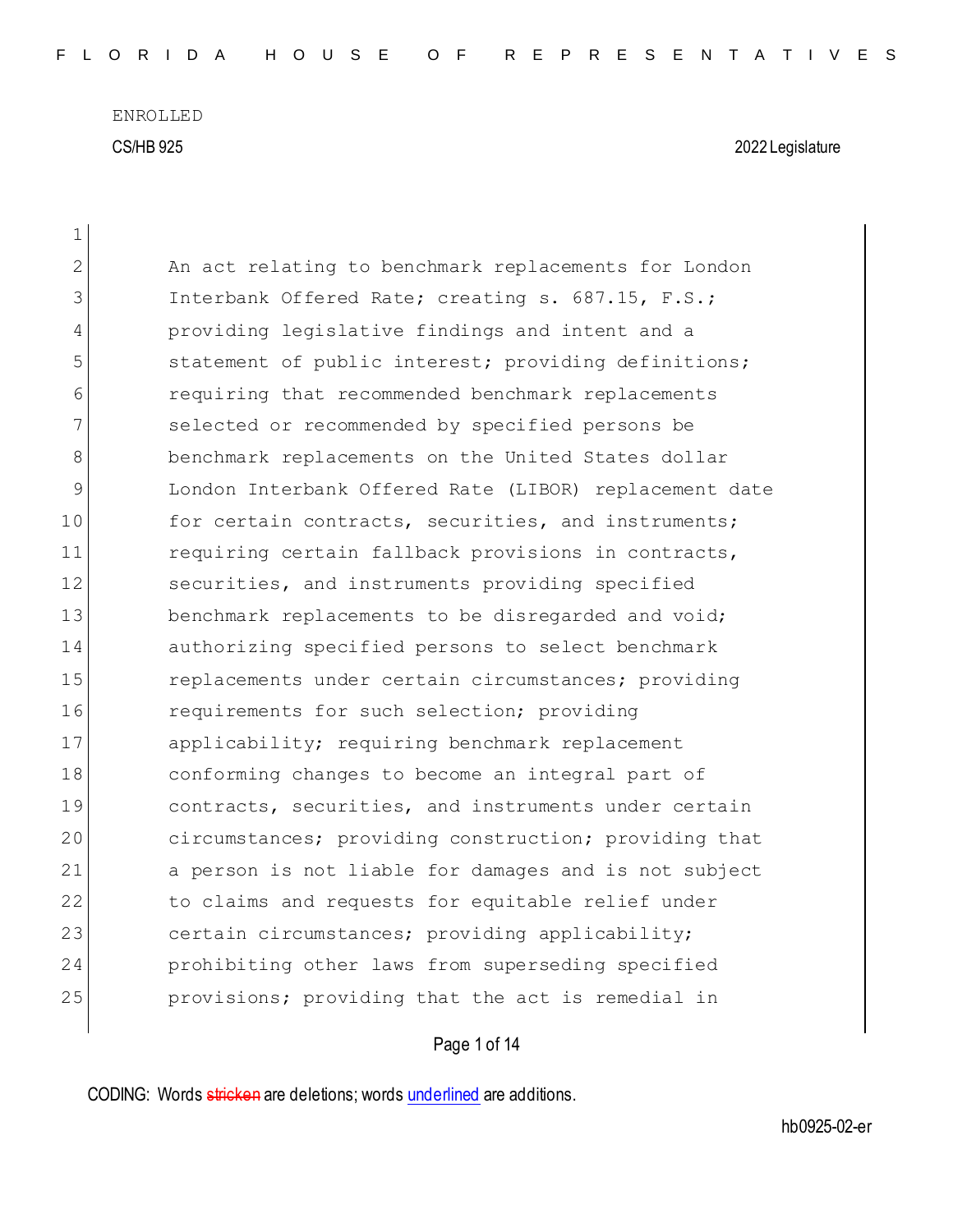## CS/HB 925 2022 Legislature

26 nature; providing retroactive applicability; providing 27 an effective date. 28 29 Be It Enacted by the Legislature of the State of Florida: 30 31 Section 1. Section 687.15, Florida Statutes, is created to 32 read: 33 687.15 Benchmark replacements for the London Interbank 34 Offered Rate.— 35 (1) The Legislature finds that the discontinuation of the 36 London Interbank Offered Rate (LIBOR) as a viable interest rate 37 threatens the continued viability of certain contracts, 38 securities, and instruments and the rights of the parties to 39 those contracts, securities, or instruments. Furthermore, the 40 threat of unknown and potentially unbounded liability and the 41 viability of contracts, securities, and instruments threatens 42 the state's economy and has created an overpowering public 43 necessity to provide an immediate and remedial legislative 44 solution. Therefore, the Legislature intends for parties to 45 certain contracts, securities, or instruments, as provided in 46 this section, to enjoy heightened legal protections as a result 47 of the discontinuation of LIBOR. The Legislature also finds that 48 there are no alternative means to meet this public necessity. 49 The Legislature finds that the public interest as a whole is 50 best served by providing certainty to these contracts,

## Page 2 of 14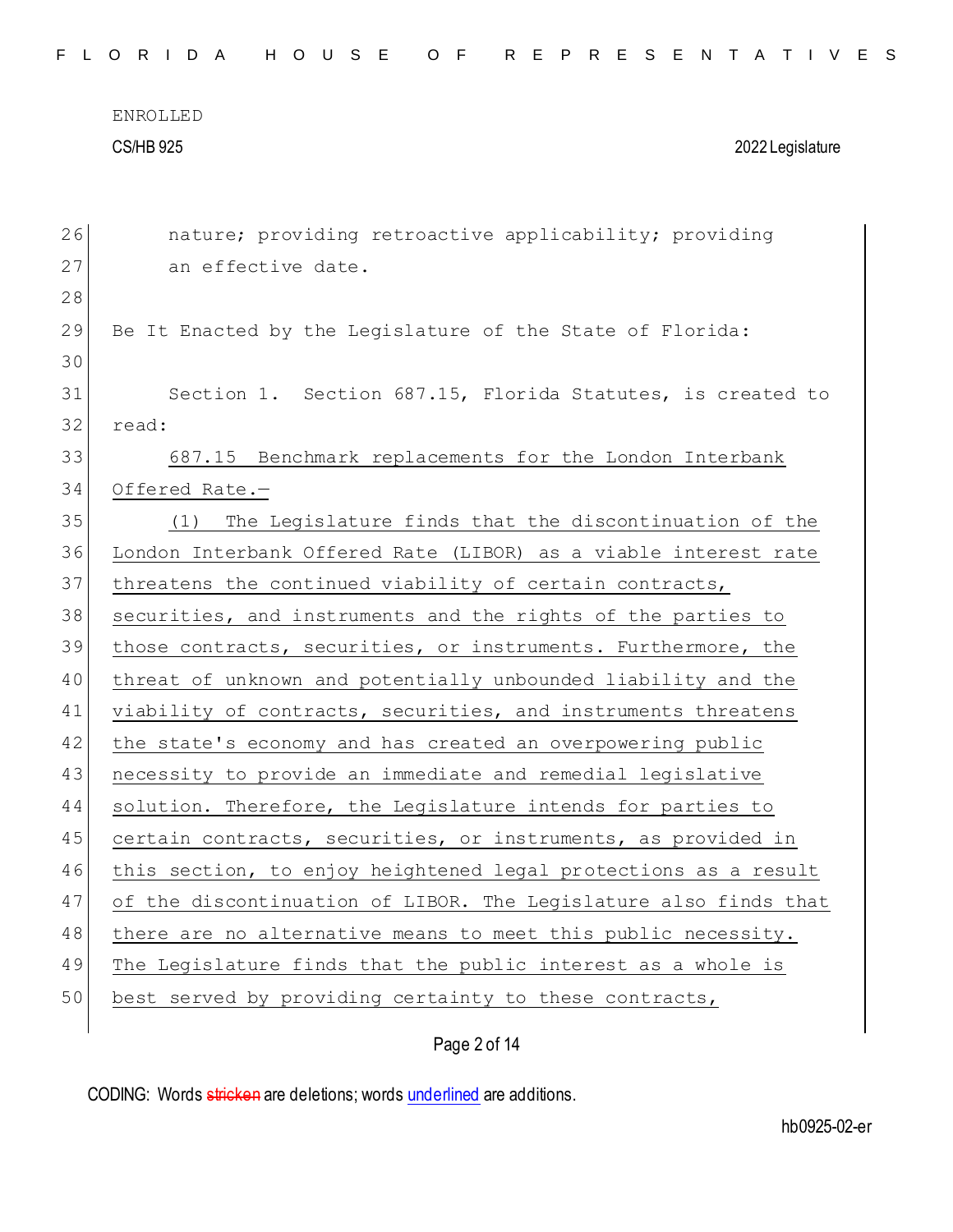CS/HB 925 2022 Legislature

| 51 | securities, and instruments and the parties thereto, so that     |
|----|------------------------------------------------------------------|
| 52 | these contracts, securities, and instruments may remain viable   |
| 53 | and continue to be enforceable in the state.                     |
| 54 | (2) As used in this section, the term:                           |
| 55 | (a) "Benchmark" means an index of interest rates or              |
| 56 | dividend rates that is used, in whole or in part, as the basis   |
| 57 | of, or as a reference for, calculating or determining a          |
| 58 | valuation, payment, or other measurement under or with respect   |
| 59 | to a contract, security, or instrument.                          |
| 60 | (b) "Benchmark replacement" means a benchmark, an interest       |
| 61 | rate, or a dividend rate that may or may not be based, in whole  |
| 62 | or in part, on a prior setting of LIBOR, to replace LIBOR or any |
| 63 | interest rate or dividend rate based on LIBOR, whether on a      |
| 64 | temporary, permanent, or indefinite basis, under or with respect |
| 65 | to a contract, security, or instrument.                          |
| 66 | (c) "Benchmark replacement conforming change" means, with        |
| 67 | respect to any type of contract, security, or instrument, a      |
| 68 | technical, administrative, or operational change, alteration, or |
| 69 | modification that is associated with and reasonably necessary to |
| 70 | the use, adoption, calculation, or implementation of a           |
| 71 | recommended benchmark replacement and that has been selected or  |
| 72 | recommended by a relevant recommending body. However, if, in the |
| 73 | reasonable judgment of a calculating person, the change,         |
| 74 | alteration, or modification selected or recommended by a         |
| 75 | relevant recommending body does not apply to the contract,       |
|    |                                                                  |

Page 3 of 14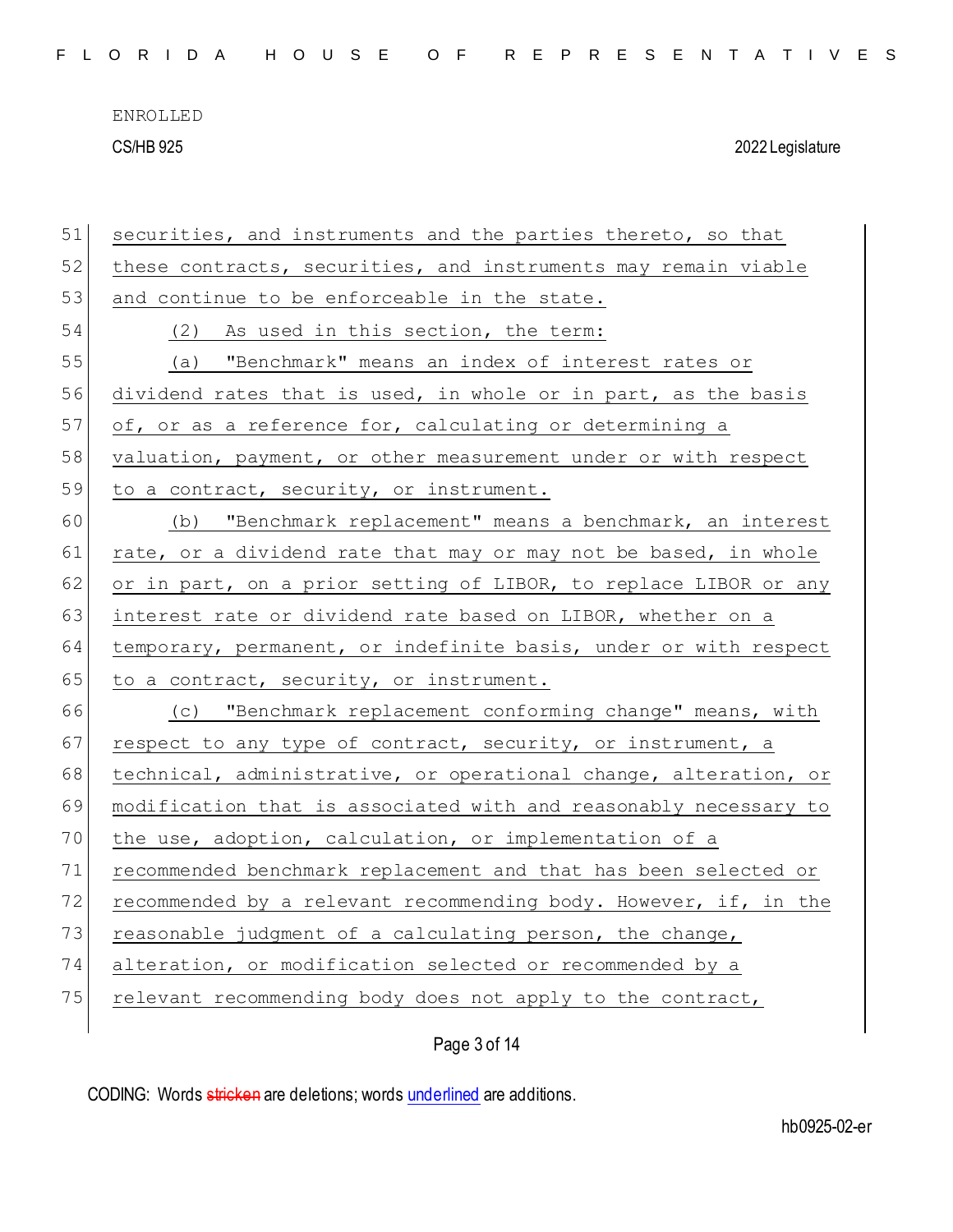CS/HB 925 2022 Legislature

| 76  | security, or instrument or is insufficient to allow              |
|-----|------------------------------------------------------------------|
| 77  | administration and calculation of the recommended benchmark      |
| 78  | replacement, the benchmark replacement conforming change may     |
| 79  | include other changes, alterations, or modifications that, in    |
| 80  | the reasonable judgment of the calculating person:               |
| 81  | 1. Are necessary to allow administration and calculation         |
| 82  | of the recommended benchmark replacement under or with respect   |
| 83  | to the contract, security, or instrument in a manner consistent  |
| 84  | with market practice for substantially similar contracts,        |
| 85  | securities, or instruments and, to the extent practicable, the   |
| 86  | manner in which the contract, security, or instrument was        |
| 87  | administered immediately before the LIBOR replacement date.      |
| 88  | 2. Would not result in a disposition of the contract,            |
| 89  | security, or instrument for federal income tax purposes.         |
| 90  | (d) "Calculating person" means, with respect to any              |
| 91  | contract, security, or instrument, a person responsible for      |
| 92  | calculating or determining a valuation, payment, or other        |
| 93  | measurement based on a benchmark. This person may be the         |
| 94  | determining person.                                              |
| 95  | "Contract, security, or instrument" includes, without<br>(e)     |
| 96  | limitation, any contract, agreement, mortgage, deed of trust,    |
| 97  | lease, instrument, obligation, or security, whether representing |
| 98  | debt or equity, and including any interest in a corporation,     |
| 99  | partnership, or limited liability company.                       |
| 100 | "Determining person" means, with respect to any<br>(f)           |
|     | Page 4 of 14                                                     |
|     |                                                                  |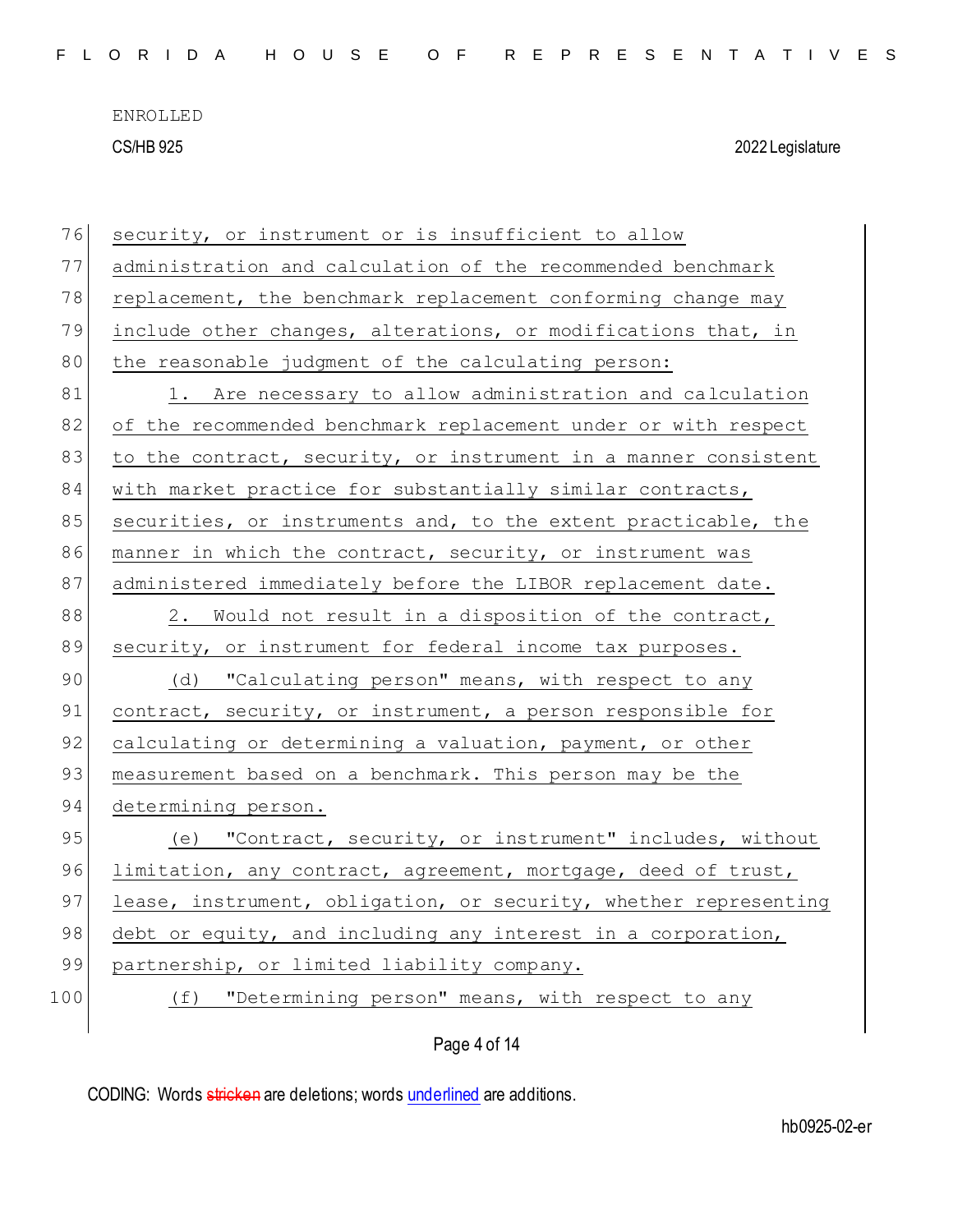|  |  |  |  |  |  |  |  |  |  |  | FLORIDA HOUSE OF REPRESENTATIVES |  |  |  |  |  |  |  |  |  |  |  |  |  |  |  |  |
|--|--|--|--|--|--|--|--|--|--|--|----------------------------------|--|--|--|--|--|--|--|--|--|--|--|--|--|--|--|--|
|--|--|--|--|--|--|--|--|--|--|--|----------------------------------|--|--|--|--|--|--|--|--|--|--|--|--|--|--|--|--|

CS/HB 925 2022 Legislature

| 101 | contract, security, or instrument, the following persons in      |
|-----|------------------------------------------------------------------|
| 102 | decreasing order of priority:                                    |
| 103 | 1. A person so specified.                                        |
| 104 | 2. A person with the authority, right, or obligation to do       |
| 105 | any of the following:                                            |
| 106 | a. Determine the benchmark replacement that will take            |
| 107 | effect on the LIBOR replacement date.                            |
| 108 | b. Calculate or determine a valuation, payment, or other         |
| 109 | measurement based on a benchmark.                                |
| 110 | c. Notify other persons of the occurrence of a LIBOR             |
| 111 | discontinuance event, a LIBOR replacement date, or a benchmark   |
| 112 | replacement.                                                     |
| 113 | (g) "Fallback provision" means a term in a contract,             |
| 114 | security, or instrument which sets forth a methodology or        |
| 115 | procedure for determining a benchmark replacement, including any |
| 116 | term relating to the date on which the benchmark replacement     |
| 117 | becomes effective, without regard to whether a benchmark         |
| 118 | replacement can be determined in accordance with the methodology |
| 119 | or procedure.                                                    |
| 120 | (h) "LIBOR" means, for purposes of the application of this       |
| 121 | section to any particular contract, security, or instrument, the |
| 122 | United States dollar LIBOR, formerly known as the London         |
| 123 | Interbank Offered Rate, as administered by ICE Benchmark         |
| 124 | Administration, or any predecessor or successor thereof, or any  |
| 125 | tenor thereof, as applicable, that is used in making any         |
|     |                                                                  |

Page 5 of 14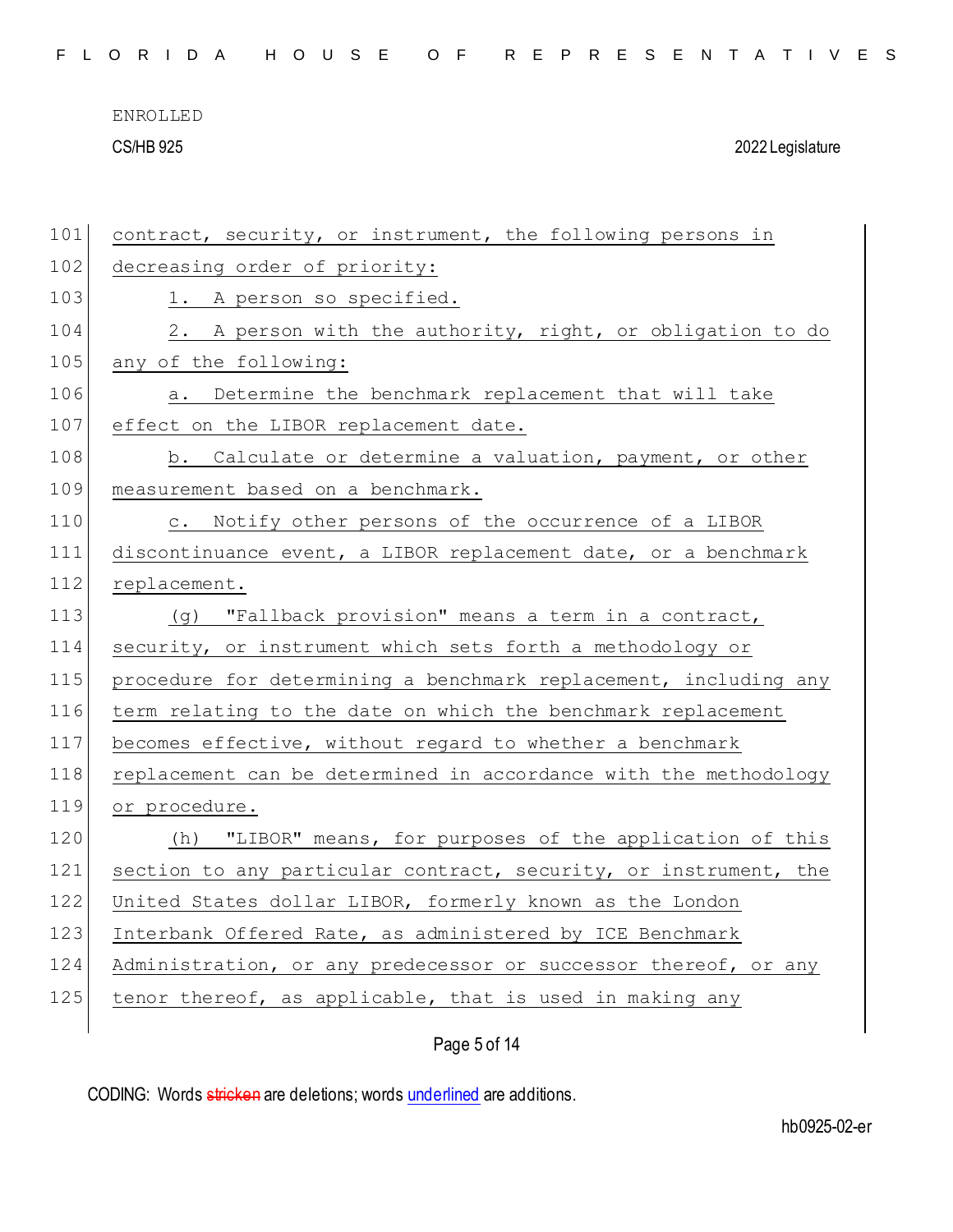CS/HB 925 2022 Legislature

| 126 | calculation or determination of benchmark rates.                 |
|-----|------------------------------------------------------------------|
| 127 | (i)1. "LIBOR discontinuance event" means the earliest to         |
| 128 | occur of any of the following:                                   |
| 129 | a. A public statement or publication of information by, or       |
| 130 | on behalf of, the administrator of LIBOR announcing that the     |
| 131 | administrator has ceased or will cease to provide LIBOR          |
| 132 | permanently or indefinitely, if, at the time of the statement or |
| 133 | publication, there is no successor administrator that will       |
| 134 | continue to provide LIBOR.                                       |
| 135 | b. A public statement or publication of information by the       |
| 136 | regulatory supervisor for the administrator of LIBOR, the        |
| 137 | Federal Reserve System, an insolvency official with jurisdiction |
| 138 | over the administrator of LIBOR, a resolution authority with     |
| 139 | jurisdiction over the administrator of LIBOR, or a court or an   |
| 140 | entity with similar insolvency or resolution authority over the  |
| 141 | administrator of LIBOR, announcing that the administrator of     |
| 142 | LIBOR has ceased or will cease to provide LIBOR permanently or   |
| 143 | indefinitely, if, at the time of the statement or publication,   |
| 144 | there is no successor administrator that will continue to        |
| 145 | provide LIBOR.                                                   |
| 146 | c. A public statement or publication of information by the       |
| 147 | regulatory supervisor for the administrator of LIBOR announcing  |
| 148 | that LIBOR is no longer representative.                          |
| 149 | 2. A public statement or publication of information that         |
| 150 | affects one or more tenors of LIBOR does not constitute a LIBOR  |
|     |                                                                  |

Page 6 of 14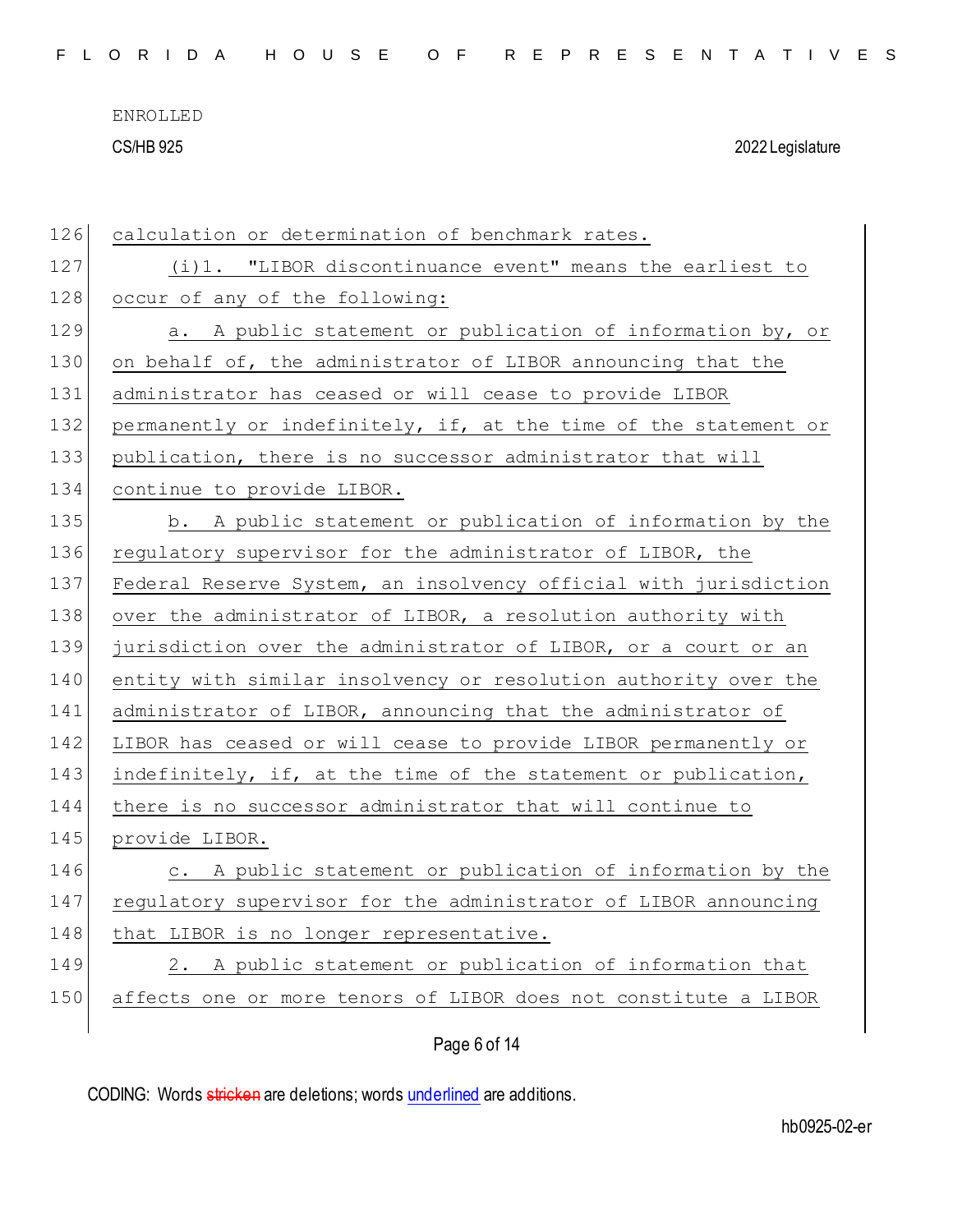CS/HB 925 2022 Legislature

| 151 | discontinuance event with respect to a contract, security, or       |
|-----|---------------------------------------------------------------------|
| 152 | instrument that:                                                    |
| 153 | Provides for only one tenor of LIBOR, if the contract,<br>а.        |
| 154 | security, or instrument requires interpolation and the tenor can    |
| 155 | be interpolated from LIBOR tenors that are not so affected; or      |
| 156 | b. Allows a party to choose from more than one tenor of             |
| 157 | LIBOR and any of the tenors is not so affected or, if the           |
| 158 | contract, security, or instrument requires interpolation, can be    |
| 159 | interpolated from LIBOR tenors that are not so affected.            |
| 160 | (j)1. "LIBOR replacement date" means:                               |
| 161 | In the case of a LIBOR discontinuance event described<br>a.         |
| 162 | in sub-subparagraph (i)1.a. or sub-subparagraph (i)1.b., the        |
| 163 | later of:                                                           |
| 164 | The date of the public statement or publication of<br>( I )         |
| 165 | information referenced in sub-subparagraph (i)1.a. or sub-          |
| 166 | subparagraph (i)1.b.; or                                            |
| 167 | The date on which the administrator of LIBOR<br>(TI)                |
| 168 | permanently or indefinitely ceases to provide LIBOR.                |
| 169 | b. In the case of a LIBOR discontinuance event described            |
| 170 | in sub-subparagraph $(i) 1.c.,$ the date of the public statement or |
| 171 | publication of information referenced in sub-subparagraph           |
| 172 | (i) 1.c.                                                            |
| 173 | A date that affects one or more tenors of LIBOR does<br>2.          |
| 174 | not constitute a LIBOR replacement date with respect to a           |
| 175 | contract, security, or instrument that:                             |
|     | Page 7 of 14                                                        |
|     |                                                                     |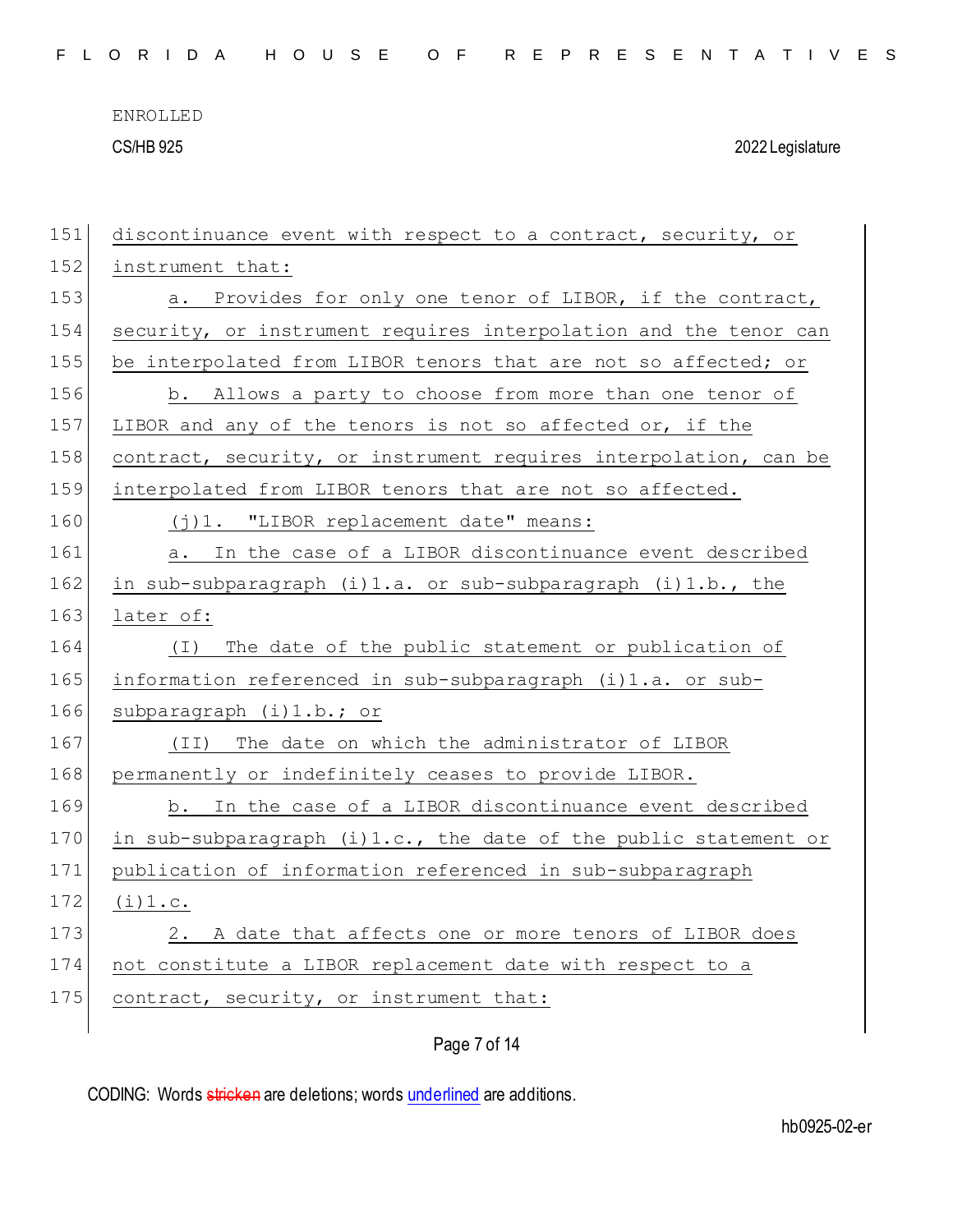CS/HB 925 2022 Legislature

| 176 | a. Provides for only one tenor of LIBOR, if the contract,        |
|-----|------------------------------------------------------------------|
| 177 | security, or instrument requires interpolation and the tenor can |
| 178 | be interpolated from LIBOR tenors that are not so affected; or   |
| 179 | b. Allows a party to choose from more than one tenor of          |
| 180 | LIBOR and any of the tenors is not so affected or, if the        |
| 181 | contract, security, or instrument requires interpolation, can be |
| 182 | interpolated from LIBOR tenors that are not so affected.         |
| 183 | (k) "Recommended benchmark replacement" means, with              |
| 184 | respect to any particular type of contract, security, or         |
| 185 | instrument, a benchmark replacement based on SOFR that must      |
| 186 | include any recommended spread adjustment and any benchmark      |
| 187 | replacement conforming change that have been selected or         |
| 188 | recommended by a relevant recommending body with respect to the  |
|     |                                                                  |
| 189 | type of contract, security, or instrument.                       |
| 190 | "Recommended spread adjustment" means a spread<br>$(\perp)$      |
| 191 | adjustment, or method for calculating or determining the spread  |
| 192 | adjustment, which has been selected or recommended by a relevant |
| 193 | recommending body for a recommended benchmark replacement for a  |
| 194 | particular type of contract, security, or instrument and for a   |
| 195 | particular term to account for the effects of the transition or  |
| 196 | change from LIBOR to a recommended benchmark replacement. This   |
| 197 | term may be a positive or negative value or zero.                |
| 198 | (m) "Relevant recommending body" means the Federal Reserve       |
| 199 | Board, the Federal Reserve Bank of New York, the Alternative     |
| 200 | Reference Rates Committee, or a successor to any of them.        |

Page 8 of 14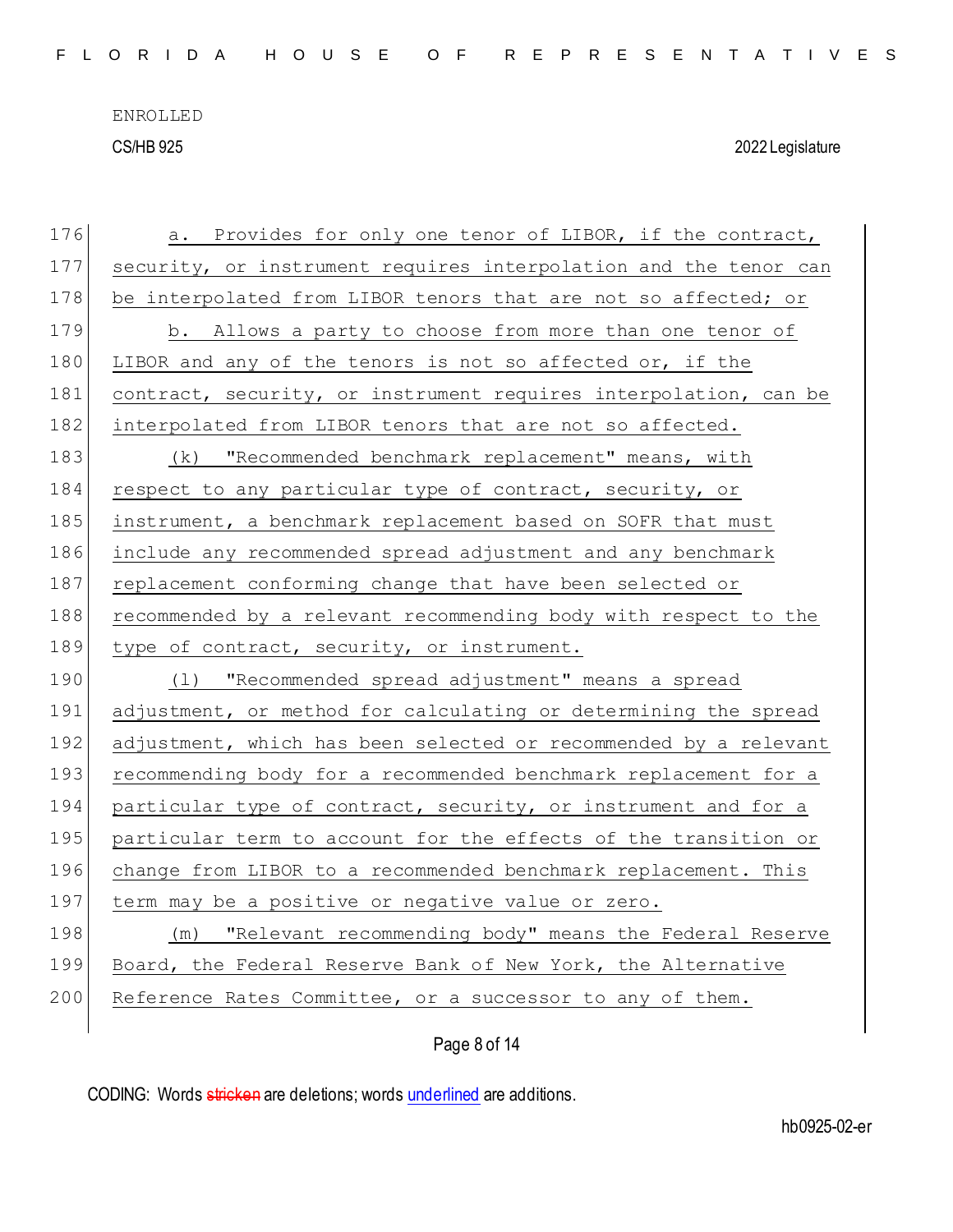CS/HB 925 2022 Legislature

| 201 | "SOFR" means, with respect to any day, the secured<br>(n)        |
|-----|------------------------------------------------------------------|
| 202 | overnight financing rate published for the day by the Federal    |
| 203 | Reserve Bank of New York as the administrator of the benchmark,  |
| 204 | or a successor administrator, on the Federal Reserve Bank of New |
| 205 | York's website.                                                  |
| 206 | (3) On the LIBOR replacement date, the recommended               |
| 207 | benchmark replacement, by operation of law, shall be the         |
| 208 | benchmark replacement for a contract, security, or instrument    |
| 209 | that uses LIBOR as a benchmark and that:                         |
| 210 | (a) Does not contain a fallback provision; or                    |
| 211 | Contains fallback provisions resulting in a benchmark<br>(b)     |
| 212 | replacement, other than a recommended benchmark replacement,     |
| 213 | that is based in any way on a LIBOR value.                       |
| 214 | (4) After the occurrence of a LIBOR discontinuance event,        |
| 215 | any fallback provisions in a contract, security, or instrument   |
| 216 | which provide for a benchmark replacement based on or otherwise  |
| 217 | involving a poll, survey, or inquiry for quotes or information   |
| 218 | concerning interbank lending rates or any interest rate or       |
| 219 | dividend rate based on LIBOR shall be void and of no force or    |
| 220 | effect.                                                          |
| 221 | $(5)$ (a) A determining person may, but is not required to,      |
| 222 | select the recommended benchmark replacement as the benchmark    |
| 223 | replacement after the occurrence of a LIBOR discontinuance       |
| 224 | event. The selection of the recommended benchmark replacement    |
| 225 | must be:                                                         |
|     |                                                                  |

## Page 9 of 14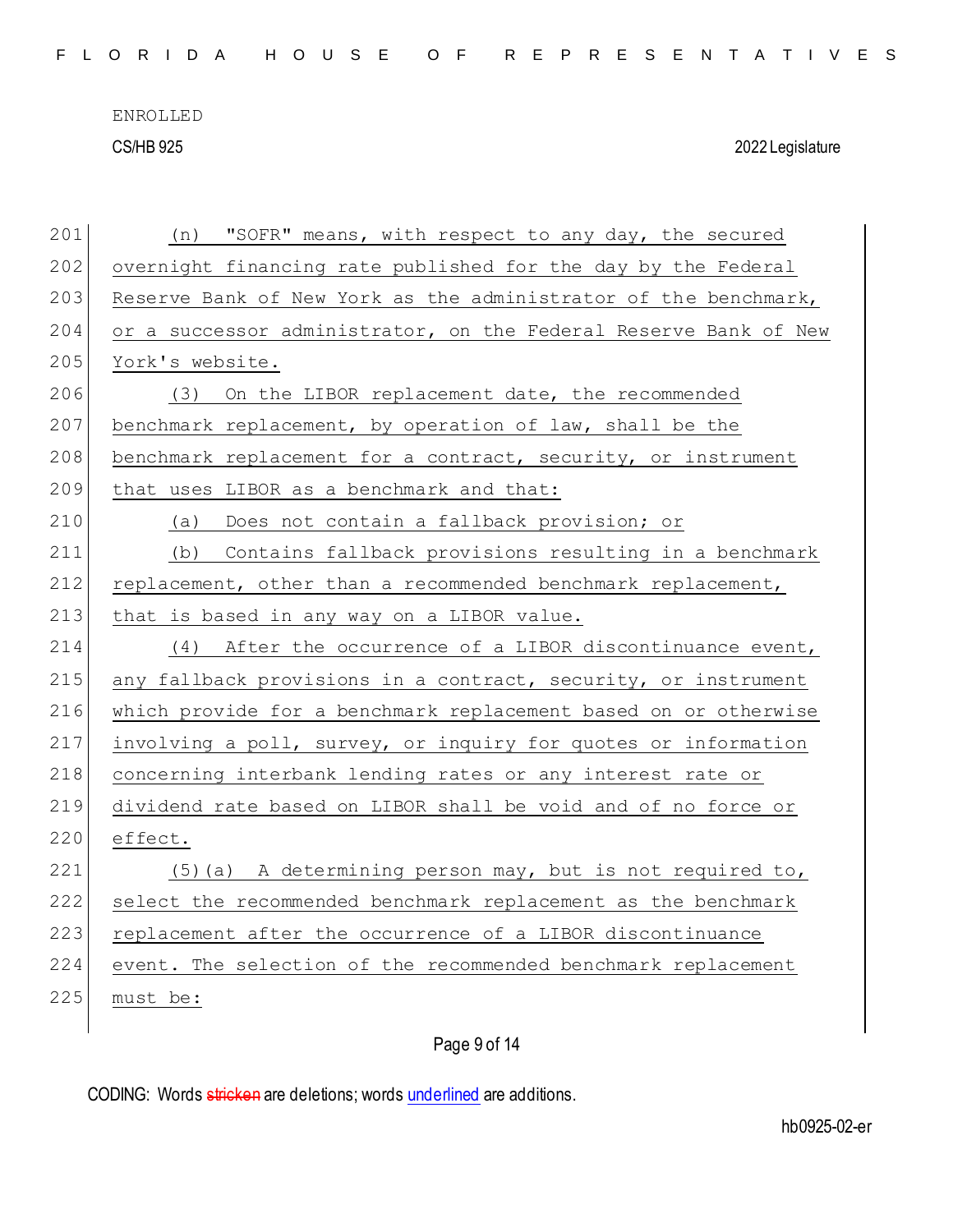CS/HB 925 2022 Legislature

| 226 | 1. Irrevocable;                                                  |
|-----|------------------------------------------------------------------|
| 227 | 2. Made by the earlier of the LIBOR replacement date or          |
| 228 | the latest date for selecting a benchmark replacement according  |
| 229 | to the contract, security, or instrument; and                    |
| 230 | 3. Used in any determination of the benchmark under or           |
| 231 | with respect to the contract, security, or instrument occurring  |
| 232 | on and after the LIBOR replacement date.                         |
| 233 | (b) Paragraph (a) applies to a contract, security, or            |
| 234 | instrument that uses LIBOR as a benchmark and that contains      |
| 235 | fallback provisions allowing or requiring the selection of a     |
| 236 | benchmark replacement that is:                                   |
| 237 | 1. Based in any way on a LIBOR value; or                         |
| 238 | 2. The substantive equivalent of paragraph (7) (a),              |
| 239 | paragraph (7)(b), or paragraph (7)(c).                           |
| 240 | (6) If a recommended benchmark replacement becomes the           |
| 241 | benchmark replacement for a contract, security, or instrument    |
| 242 | under this section, then all benchmark replacement conforming    |
| 243 | changes that are applicable to the recommended benchmark         |
| 244 | replacement must become an integral part of the contract,        |
| 245 | security, or instrument by operation of law.                     |
| 246 | The selection or use of a recommended benchmark<br>(7)           |
| 247 | replacement as a benchmark replacement under or with respect to  |
| 248 | a contract, security, or instrument by operation of this section |
| 249 | constitutes all of the following:                                |
| 250 | A commercially reasonable replacement for and a<br>(a)           |
|     |                                                                  |

Page 10 of 14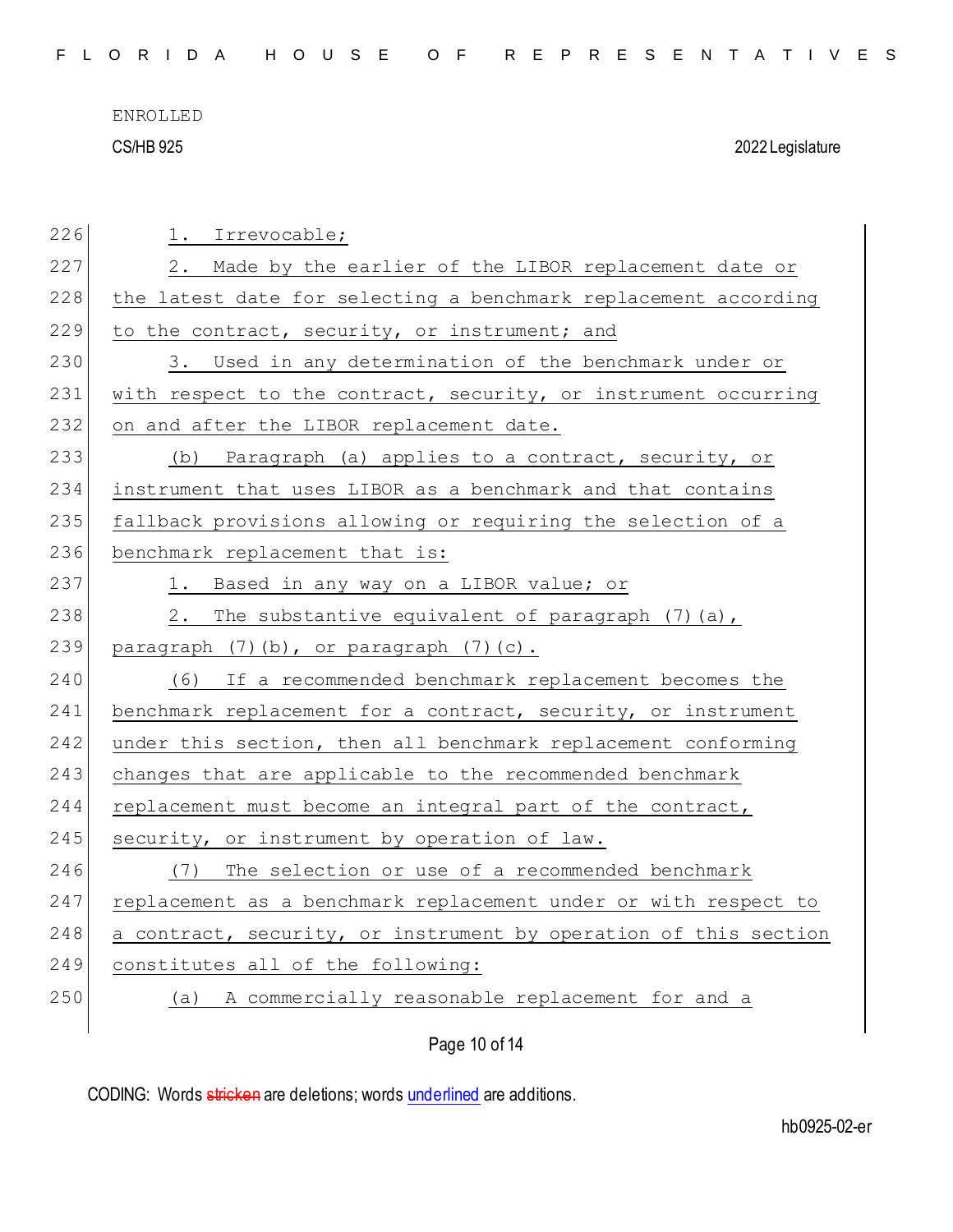|  |  |  |  |  |  |  |  |  |  |  | FLORIDA HOUSE OF REPRESENTATIVES |  |  |  |  |  |  |  |  |  |  |  |  |  |  |  |  |
|--|--|--|--|--|--|--|--|--|--|--|----------------------------------|--|--|--|--|--|--|--|--|--|--|--|--|--|--|--|--|
|--|--|--|--|--|--|--|--|--|--|--|----------------------------------|--|--|--|--|--|--|--|--|--|--|--|--|--|--|--|--|

CS/HB 925 2022 Legislature

| 251 | commercially substantial equivalent to LIBOR.                    |
|-----|------------------------------------------------------------------|
| 252 | (b) A reasonable, comparable, or analogous term for LIBOR        |
| 253 | under or with respect to the contract, security, or instrument.  |
| 254 | A replacement that is based on a methodology or<br>(C)           |
| 255 | information that is similar or comparable to LIBOR.              |
| 256 | (d)<br>Substantial performance by any person of any right or     |
| 257 | obligation relating to or based on LIBOR under or with respect   |
| 258 | to a contract, security, or instrument.                          |
| 259 | (8) A LIBOR discontinuance event, a LIBOR replacement            |
| 260 | date, the selection or use of a recommended benchmark            |
| 261 | replacement as a benchmark replacement, or the determination,    |
| 262 | implementation, or performance of a benchmark replacement        |
| 263 | conforming change, in each case, by operation of this section,   |
| 264 | may not:                                                         |
| 265 | Be deemed to impair or affect the right of any person<br>(a)     |
| 266 | to receive a payment, or affect the amount or timing of the      |
| 267 | payment, under a contract, security, or instrument;              |
| 268 | (b) Have the effect of discharging or excusing performance       |
| 269 | under a contract, security, or instrument for any reason, claim, |
| 270 | or defense, including, but not limited to, any force majeure or  |
| 271 | other provision in a contract, security, or instrument;          |
| 272 | (c) Have the effect of giving any person the right to            |
| 273 | unilaterally terminate or suspend performance under a contract,  |
| 274 | security, or instrument;                                         |
| 275 | Have the effect of constituting a breach of a<br>(d)             |
|     | Page 11 of 14                                                    |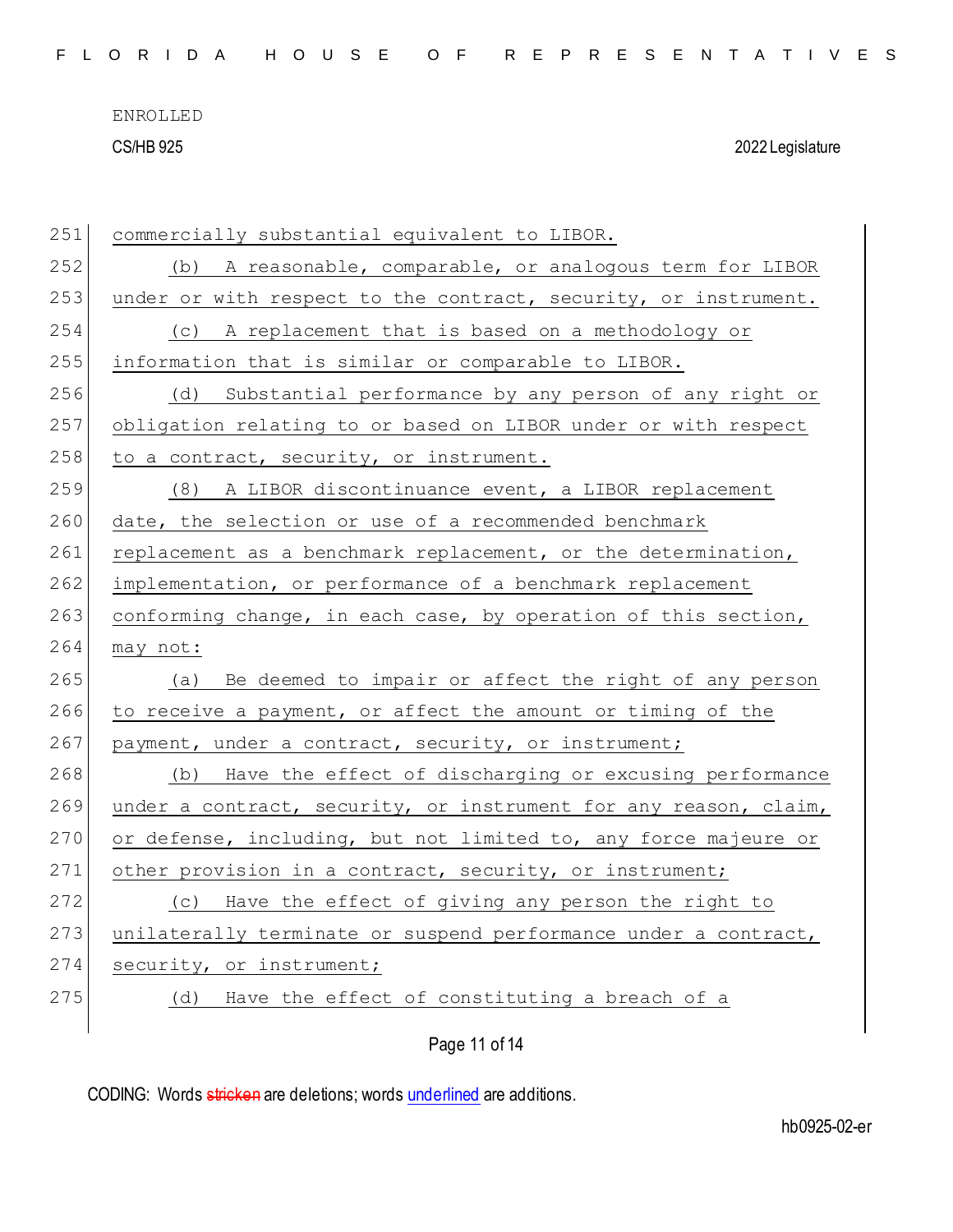CS/HB 925 2022 Legislature

| 276 | contract, security, or instrument; or                            |
|-----|------------------------------------------------------------------|
| 277 | Have the effect of voiding or nullifying a contract,<br>(e)      |
| 278 | security, or instrument.                                         |
| 279 | (9) A person is not liable for damages to any other              |
| 280 | person, and is not subject to any claim or request for equitable |
| 281 | relief, arising out of or related to the selection or use of a   |
| 282 | recommended benchmark replacement or the determination,          |
| 283 | implementation, or performance of a benchmark replacement        |
| 284 | conforming change, in each case, by operation of this section.   |
| 285 | The selection or use of the recommended benchmark replacement or |
| 286 | the determination, implementation, or performance of a benchmark |
| 287 | replacement conforming change may not give rise to any claim or  |
| 288 | cause of action by any person in law or in equity.               |
| 289 | (10) The selection or use of a recommended benchmark             |
| 290 | replacement or the determination, implementation, or performance |
| 291 | of a benchmark replacement conforming change, by operation of    |
| 292 | this section, may not be deemed to:                              |
| 293 | Be an amendment or modification of a contract,<br>(a)            |
| 294 | security, or instrument.                                         |
| 295 | (b) Prejudice, impair, or affect a person's rights,              |
| 296 | interests, or obligations under or with respect to a contract,   |
| 297 | security, or instrument.                                         |
| 298 | Except as provided in subsection (3) or subsection<br>(11)       |
| 299 | (5), this section may not be interpreted as creating a negative  |
| 300 | inference or negative presumption regarding the validity or      |
|     |                                                                  |

Page 12 of 14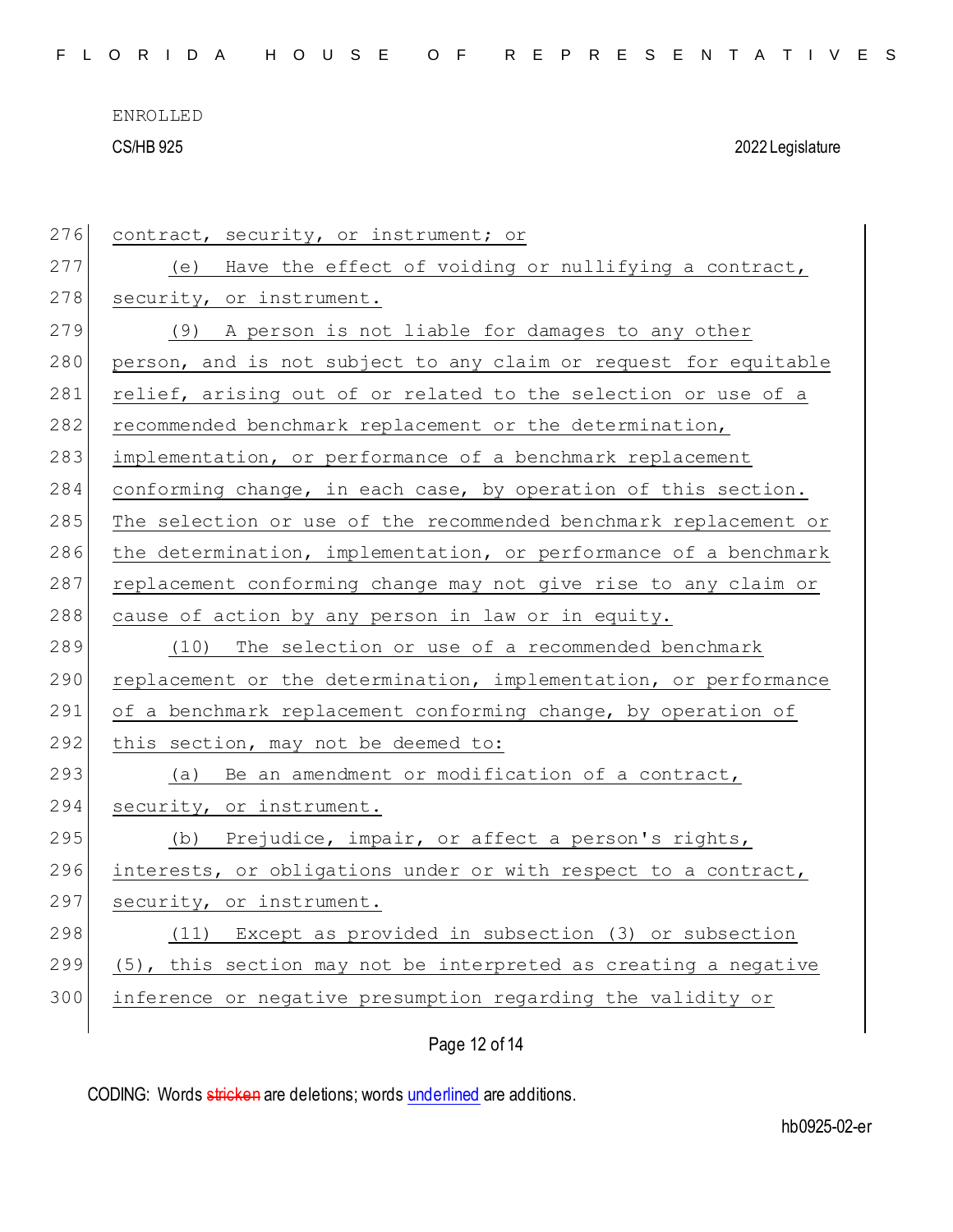CS/HB 925 2022 Legislature

| 301 | enforceability of any of the following:                          |
|-----|------------------------------------------------------------------|
| 302 | A benchmark replacement that is not a recommended<br>(a)         |
| 303 | benchmark replacement.                                           |
| 304 | (b) A spread adjustment, or method for calculating or            |
| 305 | determining a spread adjustment, which is not a recommended      |
| 306 | spread adjustment.                                               |
| 307 | (c) A change, alteration, or modification to or with             |
| 308 | respect to a contract, security, or instrument which is not a    |
| 309 | benchmark replacement conforming change.                         |
| 310 | (12) This section does not alter or impair any of the            |
| 311 | following:                                                       |
| 312 | (a) A written agreement by all requisite parties which,          |
| 313 | retrospectively or prospectively, provides that a contract,      |
| 314 | security, or instrument is not subject to this section without   |
| 315 | necessarily referring specifically to this section. As used in   |
| 316 | this paragraph, the term "requisite parties" means all parties   |
| 317 | required to amend the terms and provisions of a contract,        |
| 318 | security, or instrument that would otherwise be altered or       |
| 319 | affected by this section.                                        |
| 320 | (b) A contract, security, or instrument that contains            |
| 321 | fallback provisions that would result in a benchmark replacement |
| 322 | that is not based on LIBOR, including, but not limited to, the   |
| 323 | prime rate or the federal funds rate. However, the contract,     |
| 324 | security, or instrument is subject to subsection (4).            |
| 325 | A contract, security, or instrument subject to<br>(C)            |
|     |                                                                  |

Page 13 of 14